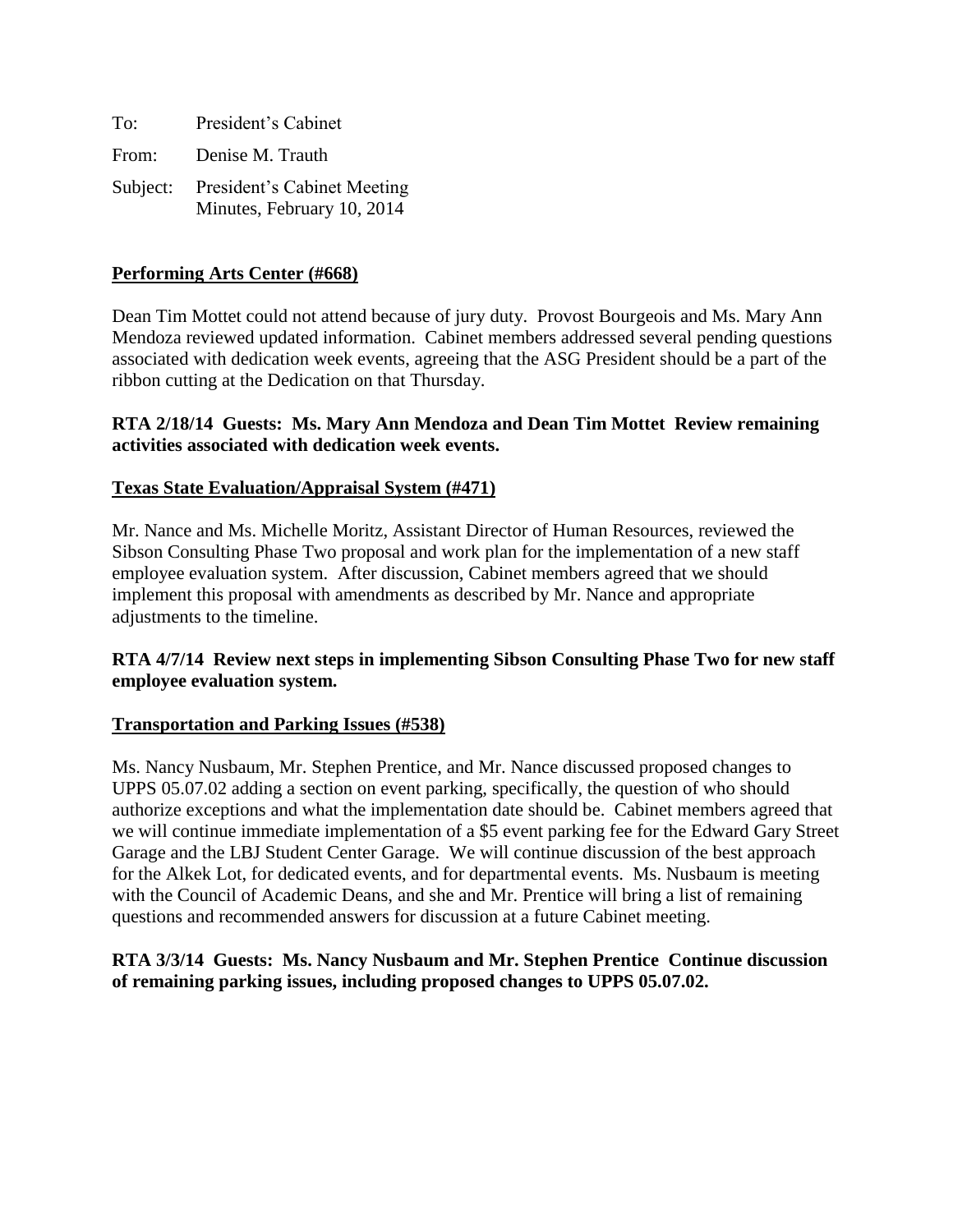# **50th Anniversary Commemorations**

President Trauth noted that this issue needs to be blended into the discussion of next year's Common Experience Theme, "In Pursuit of Democracy's Promise: Desegregating Texas State, Looking Back 50 Years." Dr. Smith noted that a "Tribute to the Women Trailblazers," for the five African-American women who were the first to integrate Texas State is being planned for this spring 2014. Ann Moody's *Coming of Age in Mississippi* will be next year's Common Experience book. We are inviting Mr. John Lewis to be a Common Experience lecturer next fall 2014, and are also planning a spring 2015 conference built around the theme of important firsts at Texas State University. President Trauth noted that she wants to integrate consideration of the recognition of the 50<sup>th</sup> anniversary of LBJ's election to the Presidency and of seminal pieces of legislation, possibly in collaboration with the LBJ Library, into our Common Experience planning.

# **RTA 3/24/14 Common Experience 2014-2015 and Related 50th Anniversary Celebrations Continue discussion of 2014-2015 Common Experience and 50th Anniversary Celebrations.**

#### **Student-Athletes and Unexcused Absences**

President Trauth shared concerns that the Faculty Athletics Representative had raised regarding student-athlete travel and unexcused absences in light of the travel demands associated with new conference affiliations. President Trauth said when she and Provost Perry Moore met with the Faculty Senate a few years ago, the Senate had been supportive of the University's policy regarding excused absences, but had not wanted a new University-wide policy. Provost Bourgeois will discuss this topic with appropriate individuals and groups in Academic Affairs, and continue this discussion with President Trauth in a future staff meeting.

#### **President's Update (#556)**

President Trauth asked Provost Bourgeois and Drs. Breier and Smith to work together to refine the University's messages for weather-related events to build appropriate templates for use in these situations. President Trauth noted that in her last meeting with the Faculty Senate, the Senate had expressed concern about three search committees that had forwarded their recommendations just before the holidays, but had not yet received follow-up information. She asked Cabinet members to provide appropriate feedback to these committees.

President Trauth observed that Cabinet members had not received invitations to the recent MLK celebration events. Dr. Smith reported that in the future invitations will be sent to both Cabinet members and deans.

President Trauth reported that the new President of Southwestern University will be installed on March 25, 2014, at 4:00 p.m. She has a schedule conflict and asked cabinet members to check their calendars to be sure we are represented.